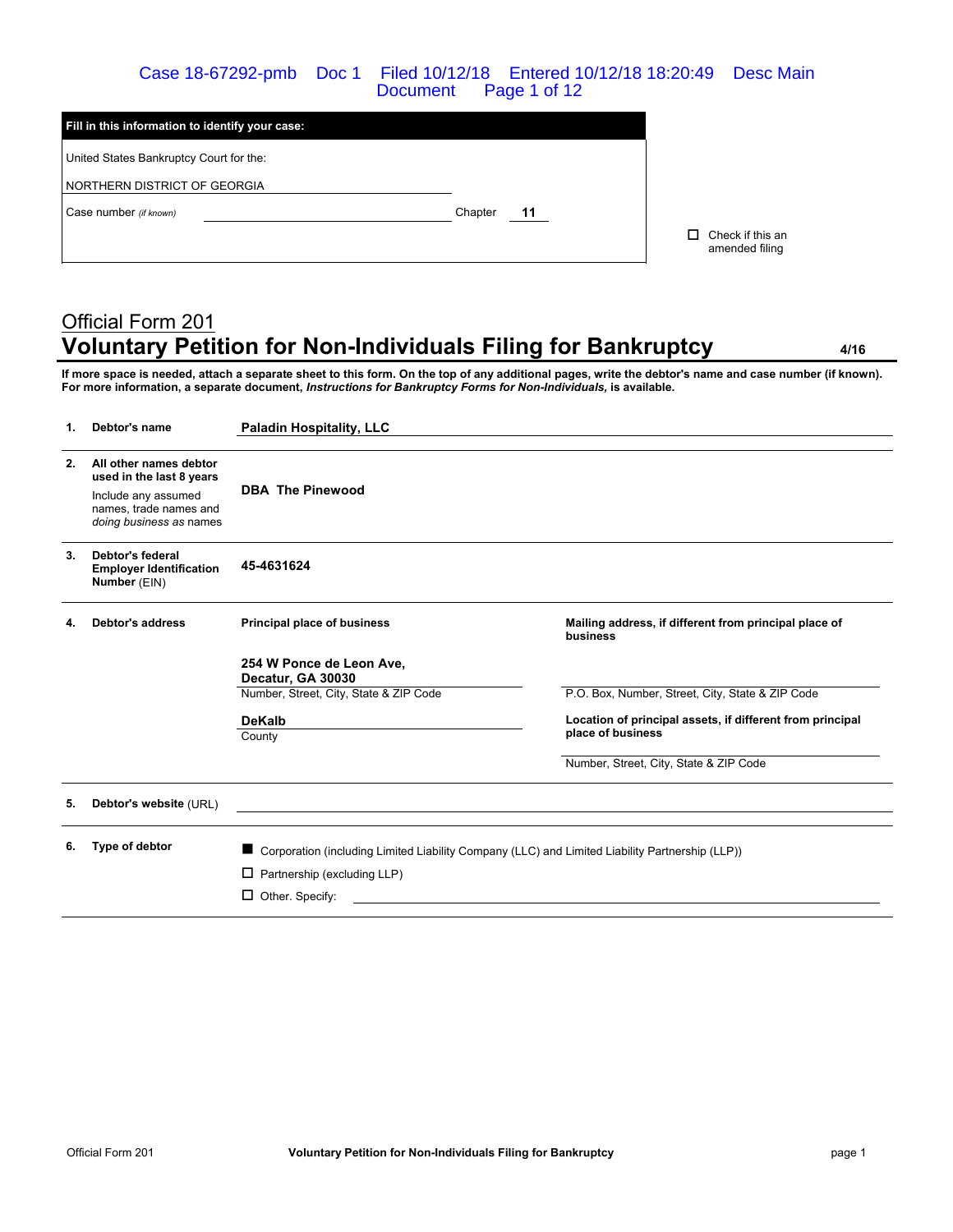Case 18-67292-pmb Doc 1 Filed 10/12/18 Entered 10/12/18 18:20:49 Desc Main

Debtor **Paladin Hospitality, LLC Case number** (*if known*) **Paladin Hospitality, LLC Paladin Hospitality, LLC** 

Document Page 2 of 12

**7. Describe debtor's business** A. *Check one:*

|    | นธมเบเ อ มนอแเธออ                                         | A. VIIGUN VIIG                                                       |                                   |    |                                                                                                                                                                               |                                                                                                                                                                                                         |  |  |
|----|-----------------------------------------------------------|----------------------------------------------------------------------|-----------------------------------|----|-------------------------------------------------------------------------------------------------------------------------------------------------------------------------------|---------------------------------------------------------------------------------------------------------------------------------------------------------------------------------------------------------|--|--|
|    |                                                           |                                                                      |                                   |    | $\Box$ Health Care Business (as defined in 11 U.S.C. § 101(27A))                                                                                                              |                                                                                                                                                                                                         |  |  |
|    |                                                           | $\Box$ Single Asset Real Estate (as defined in 11 U.S.C. § 101(51B)) |                                   |    |                                                                                                                                                                               |                                                                                                                                                                                                         |  |  |
|    |                                                           | $\Box$ Railroad (as defined in 11 U.S.C. § 101(44))                  |                                   |    |                                                                                                                                                                               |                                                                                                                                                                                                         |  |  |
|    |                                                           | $\Box$ Stockbroker (as defined in 11 U.S.C. § 101(53A))              |                                   |    |                                                                                                                                                                               |                                                                                                                                                                                                         |  |  |
|    |                                                           |                                                                      |                                   |    |                                                                                                                                                                               |                                                                                                                                                                                                         |  |  |
|    |                                                           |                                                                      |                                   |    | $\Box$ Commodity Broker (as defined in 11 U.S.C. § 101(6))                                                                                                                    |                                                                                                                                                                                                         |  |  |
|    |                                                           |                                                                      |                                   |    | $\Box$ Clearing Bank (as defined in 11 U.S.C. § 781(3))                                                                                                                       |                                                                                                                                                                                                         |  |  |
|    |                                                           |                                                                      | None of the above                 |    |                                                                                                                                                                               |                                                                                                                                                                                                         |  |  |
|    |                                                           |                                                                      |                                   |    |                                                                                                                                                                               |                                                                                                                                                                                                         |  |  |
|    |                                                           | B. Check all that apply                                              |                                   |    |                                                                                                                                                                               |                                                                                                                                                                                                         |  |  |
|    |                                                           | $\Box$ Tax-exempt entity (as described in 26 U.S.C. §501)            |                                   |    |                                                                                                                                                                               |                                                                                                                                                                                                         |  |  |
|    |                                                           |                                                                      |                                   |    | □ Investment company, including hedge fund or pooled investment vehicle (as defined in 15 U.S.C. §80a-3)                                                                      |                                                                                                                                                                                                         |  |  |
|    |                                                           |                                                                      |                                   |    | $\square$ Investment advisor (as defined in 15 U.S.C. §80b-2(a)(11))                                                                                                          |                                                                                                                                                                                                         |  |  |
|    |                                                           |                                                                      |                                   |    |                                                                                                                                                                               |                                                                                                                                                                                                         |  |  |
|    |                                                           |                                                                      |                                   |    | C. NAICS (North American Industry Classification System) 4-digit code that best describes debtor.<br>See http://www.uscourts.gov/four-digit-national-association-naics-codes. |                                                                                                                                                                                                         |  |  |
|    |                                                           |                                                                      |                                   |    |                                                                                                                                                                               |                                                                                                                                                                                                         |  |  |
|    |                                                           |                                                                      |                                   |    |                                                                                                                                                                               |                                                                                                                                                                                                         |  |  |
| 8. | Under which chapter of the                                | Check one:                                                           |                                   |    |                                                                                                                                                                               |                                                                                                                                                                                                         |  |  |
|    | <b>Bankruptcy Code is the</b>                             | $\Box$ Chapter 7                                                     |                                   |    |                                                                                                                                                                               |                                                                                                                                                                                                         |  |  |
|    | debtor filing?                                            | $\Box$ Chapter 9                                                     |                                   |    |                                                                                                                                                                               |                                                                                                                                                                                                         |  |  |
|    |                                                           |                                                                      |                                   |    |                                                                                                                                                                               |                                                                                                                                                                                                         |  |  |
|    |                                                           |                                                                      | Chapter 11. Check all that apply: |    |                                                                                                                                                                               |                                                                                                                                                                                                         |  |  |
|    |                                                           |                                                                      |                                   | ц. |                                                                                                                                                                               | Debtor's aggregate noncontingent liquidated debts (excluding debts owed to insiders or affiliates)<br>are less than \$2,566,050 (amount subject to adjustment on 4/01/19 and every 3 years after that). |  |  |
|    |                                                           |                                                                      |                                   | □  |                                                                                                                                                                               | The debtor is a small business debtor as defined in 11 U.S.C. § 101(51D). If the debtor is a small                                                                                                      |  |  |
|    |                                                           |                                                                      |                                   |    |                                                                                                                                                                               | business debtor, attach the most recent balance sheet, statement of operations, cash-flow                                                                                                               |  |  |
|    |                                                           |                                                                      |                                   |    | procedure in 11 U.S.C. § 1116(1)(B).                                                                                                                                          | statement, and federal income tax return or if all of these documents do not exist, follow the                                                                                                          |  |  |
|    |                                                           |                                                                      |                                   |    |                                                                                                                                                                               |                                                                                                                                                                                                         |  |  |
|    |                                                           |                                                                      |                                   |    | $\Box$ A plan is being filed with this petition.                                                                                                                              |                                                                                                                                                                                                         |  |  |
|    |                                                           |                                                                      |                                   | ц. | accordance with 11 U.S.C. $\S$ 1126(b).                                                                                                                                       | Acceptances of the plan were solicited prepetition from one or more classes of creditors, in                                                                                                            |  |  |
|    |                                                           |                                                                      |                                   | □  |                                                                                                                                                                               | The debtor is required to file periodic reports (for example, 10K and 10Q) with the Securities and                                                                                                      |  |  |
|    |                                                           |                                                                      |                                   |    |                                                                                                                                                                               | Exchange Commission according to § 13 or 15(d) of the Securities Exchange Act of 1934. File the                                                                                                         |  |  |
|    |                                                           |                                                                      |                                   |    | (Official Form 201A) with this form.                                                                                                                                          | attachment to Voluntary Petition for Non-Individuals Filing for Bankruptcy under Chapter 11                                                                                                             |  |  |
|    |                                                           |                                                                      |                                   | ப  |                                                                                                                                                                               | The debtor is a shell company as defined in the Securities Exchange Act of 1934 Rule 12b-2.                                                                                                             |  |  |
|    |                                                           | $\Box$ Chapter 12                                                    |                                   |    |                                                                                                                                                                               |                                                                                                                                                                                                         |  |  |
|    |                                                           |                                                                      |                                   |    |                                                                                                                                                                               |                                                                                                                                                                                                         |  |  |
|    |                                                           |                                                                      |                                   |    |                                                                                                                                                                               |                                                                                                                                                                                                         |  |  |
|    |                                                           |                                                                      |                                   |    |                                                                                                                                                                               |                                                                                                                                                                                                         |  |  |
| 9. | Were prior bankruptcy                                     | $N_{\rm O}$ .                                                        |                                   |    |                                                                                                                                                                               |                                                                                                                                                                                                         |  |  |
|    | cases filed by or against<br>the debtor within the last 8 | $\square$ Yes.                                                       |                                   |    |                                                                                                                                                                               |                                                                                                                                                                                                         |  |  |
|    | years?                                                    |                                                                      |                                   |    |                                                                                                                                                                               |                                                                                                                                                                                                         |  |  |
|    | If more than 2 cases, attach a                            |                                                                      |                                   |    |                                                                                                                                                                               |                                                                                                                                                                                                         |  |  |
|    | separate list.                                            |                                                                      | District                          |    | When                                                                                                                                                                          | Case number<br><u> 1999 - Jan Stein Stein Stein Stein Stein Stein Stein Stein Stein Stein Stein Stein Stein Stein Stein Stein S</u>                                                                     |  |  |
|    |                                                           |                                                                      | District                          |    | When                                                                                                                                                                          | Case number                                                                                                                                                                                             |  |  |
|    | 10. Are any bankruptcy cases                              |                                                                      |                                   |    |                                                                                                                                                                               |                                                                                                                                                                                                         |  |  |
|    | pending or being filed by a                               | $\blacksquare$ No                                                    |                                   |    |                                                                                                                                                                               |                                                                                                                                                                                                         |  |  |
|    | business partner or an                                    | $\square$ Yes.                                                       |                                   |    |                                                                                                                                                                               |                                                                                                                                                                                                         |  |  |
|    | affiliate of the debtor?                                  |                                                                      |                                   |    |                                                                                                                                                                               |                                                                                                                                                                                                         |  |  |
|    | List all cases. If more than 1,<br>attach a separate list |                                                                      | Debtor                            |    | <b>Example 2018</b> When <b>When</b>                                                                                                                                          | Relationship                                                                                                                                                                                            |  |  |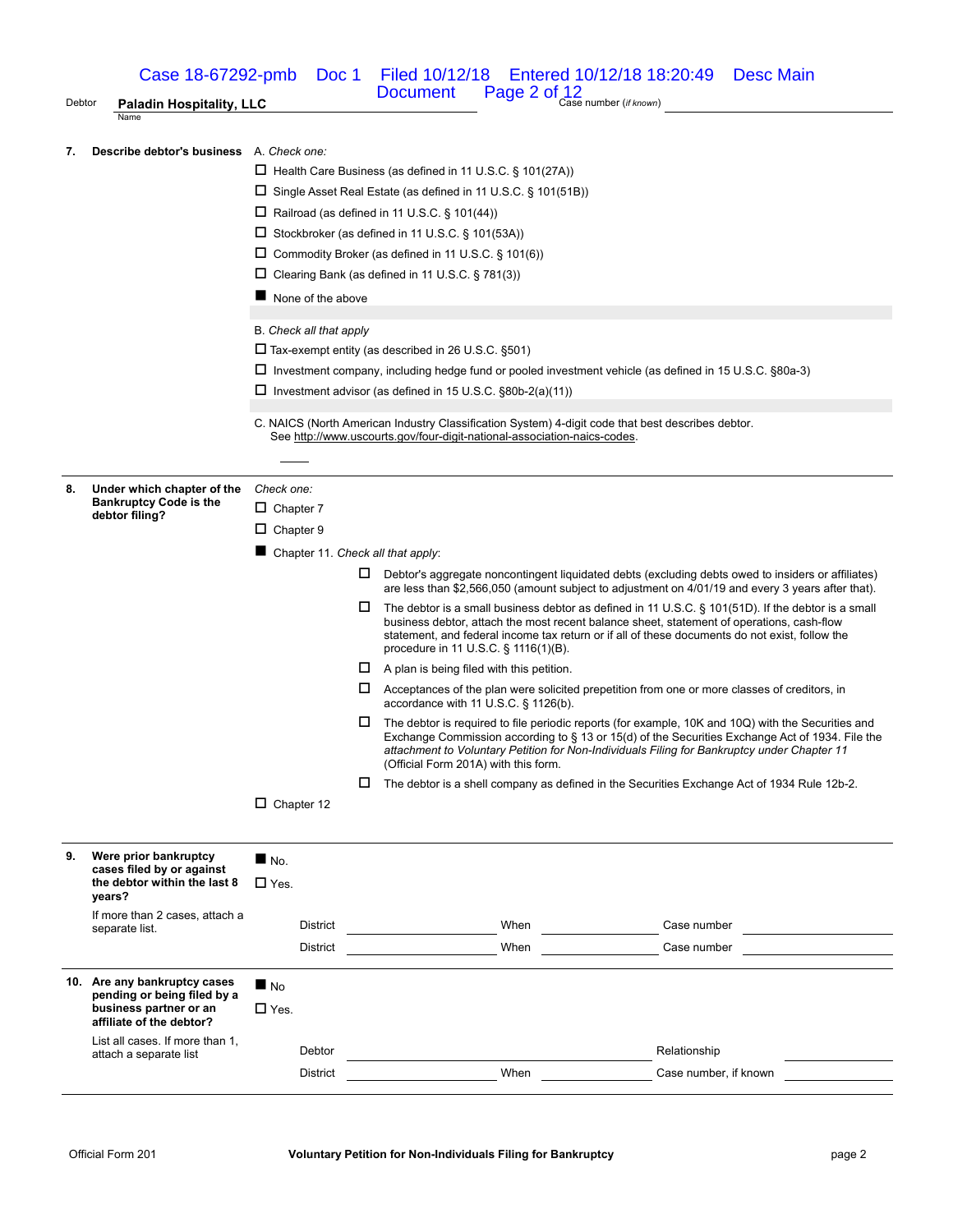Document Page 3 of 12<br>Debtor **Paladin Hospitality, LLC** Document Page 3 of  $\frac{12}{\text{Case number (if known)}}$ Name **11. Why is the case filed in** *this district? Check all that apply:* Debtor has had its domicile, principal place of business, or principal assets in this district for 180 days immediately preceding the date of this petition or for a longer part of such 180 days than in any other district. A bankruptcy case concerning debtor's affiliate, general partner, or partnership is pending in this district. **12. Does the debtor own or have possession of any real property or personal property that needs immediate attention?**  $N_0$ □ Yes. Answer below for each property that needs immediate attention. Attach additional sheets if needed. **Why does the property need immediate attention?** (*Check all that apply.*)  $\Box$  It poses or is alleged to pose a threat of imminent and identifiable hazard to public health or safety. What is the hazard?  $\Box$  It needs to be physically secured or protected from the weather.  $\Box$  It includes perishable goods or assets that could quickly deteriorate or lose value without attention (for example, livestock, seasonal goods, meat, dairy, produce, or securities-related assets or other options).  $\square$  Other **Where is the property?** Number, Street, City, State & ZIP Code **Is the property insured?**  $\square$  No □ Yes. Insurance agency Contact name Phone **Statistical and administrative information 13. Debtor's estimation of available funds** . *Check one:* Funds will be available for distribution to unsecured creditors.  $\Box$  After any administrative expenses are paid, no funds will be available to unsecured creditors. **14. Estimated number of creditors**  $1-49$  $\square$  50-99  $\Box$  100-199  $\square$  200-999  $\Box$  1,000-5,000  $\square$  5001-10,000  $\square$  10.001-25,000  $\square$  25.001-50.000  $\square$  50.001-100.000  $\Box$  More than 100,000 **15. Estimated Assets \$1.6**  $\bullet$  **\$0.550,000**  $\square$  \$50,001 - \$100,000  $\square$  \$100,001 - \$500,000  $\square$  \$500,001 - \$1 million  $\square$  \$1,000,001 - \$10 million  $\square$  \$10,000,001 - \$50 million  $\square$  \$50,000,001 - \$100 million □ \$100,000,001 - \$500 million  $\square$  \$500,000,001 - \$1 billion  $\square$  \$1,000,000,001 - \$10 billion  $\square$  \$10,000,000,001 - \$50 billion  $\square$  More than \$50 billion **16. Estimated liabilities**  $\qquad \qquad \Box$  \$0 - \$50,000  $\Box$  \$50,001 - \$100,000  $\square$  \$100,001 - \$500,000 **5500,001 - \$1 million**  $\square$  \$1,000,001 - \$10 million  $\square$  \$10,000,001 - \$50 million □ \$50,000,001 - \$100 million □ \$100,000,001 - \$500 million  $\square$  \$500,000,001 - \$1 billion  $\square$  \$1,000,000,001 - \$10 billion  $\square$  \$10,000,000,001 - \$50 billion  $\square$  More than \$50 billion Case 18-67292-pmb Doc 1 Filed 10/12/18 Entered 10/12/18 18:20:49 Desc Main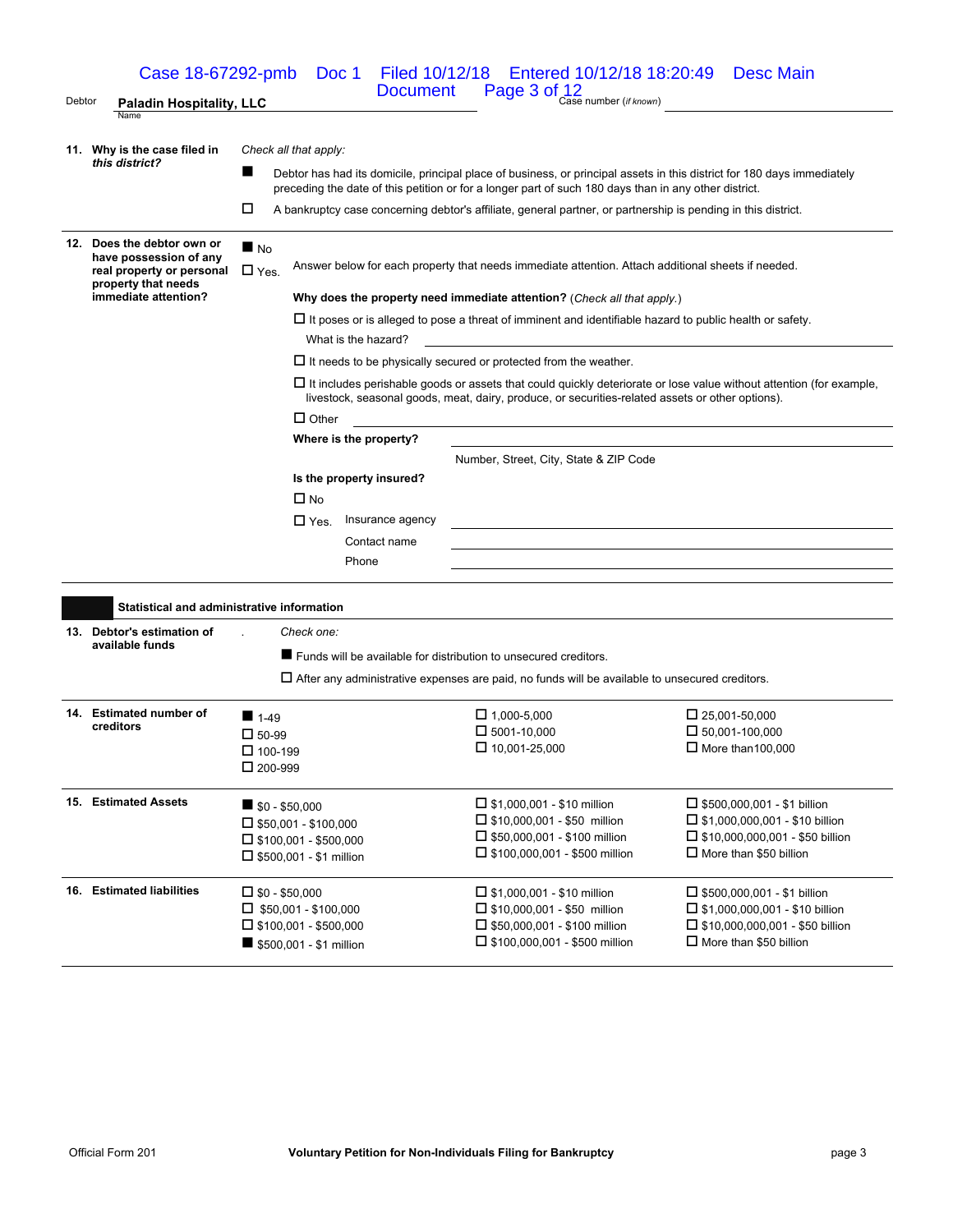# Document Page 4 of 12<br>Debtor **Paladin Hospitality, LLC** Document Page 4 of  $\frac{12}{\text{Case number (if known)}}$ Case 18-67292-pmb Doc 1 Filed 10/12/18 Entered 10/12/18 18:20:49 Desc Main

#### **Request for Relief, Declaration, and Signatures**

WARNING -- Bankruptcy fraud is a serious crime. Making a false statement in connection with a bankruptcy case can result in fines up to \$500,000 or imprisonment for up to 20 years, or both. 18 U.S.C. §§ 152, 1341, 1519, and 3571.

#### **17. Declaration and signature of authorized representative of debtor**

Name

The debtor requests relief in accordance with the chapter of title 11, United States Code, specified in this petition.

I have been authorized to file this petition on behalf of the debtor.

I have examined the information in this petition and have a reasonable belief that the information is trued and correct.

I declare under penalty of perjury that the foregoing is true and correct.

Executed on **October 12, 2018** MM / DD / YYYY

**X** *Isl* Earl E. Cloud, III **Earl E. Cloud, III Earl E. Cloud, III Earl E. Cloud, III Example 1 Earl E. Cloud, III** Signature of authorized representative of debtor

Title **Owner**

**18. Signature of attorney** *X* /s/ William A. Rountree Date **Date October 12, 2018**<br>Signature of attorney for debtor Signature of attorney for debtor

> **William A. Rountree** Printed name

#### **Rountree & Leitman, LLC** Firm name

**2800 B North Druid Hills Rd Suite 100 Atlanta, GA 30329** Number, Street, City, State & ZIP Code

Contact phone **404-584-1244** Email address

#### **616503 GA**

Bar number and State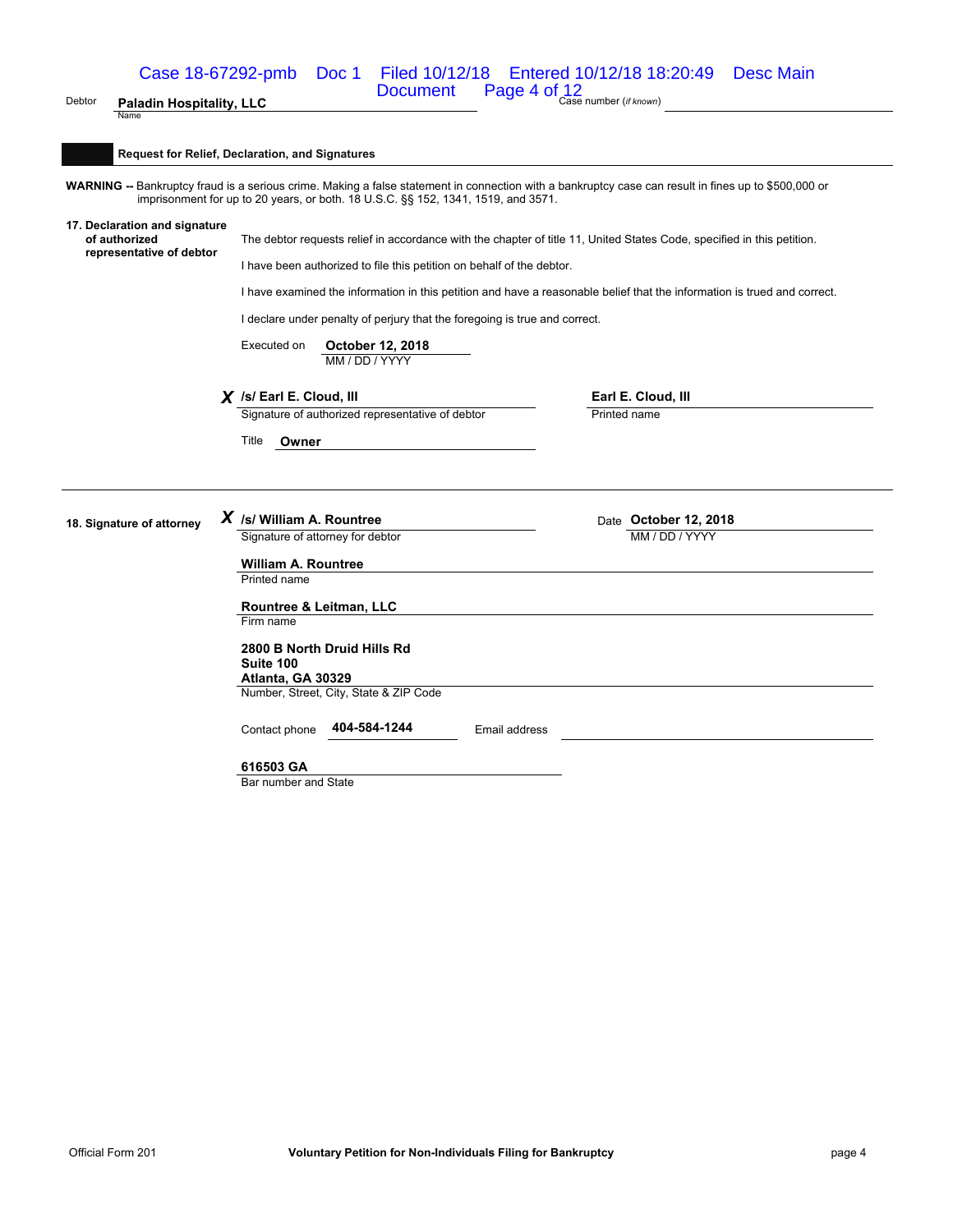#### **CERTIFIED COPY OF RESOLUTION**

#### OF MANAGING MEMBER OF

# **Paladin Hospitality, LLC**

This is to certify that at a meeting of the Members of Paladin Hospitality, LLC, a Georgia Limited Liability Company (the Corporation), held on the 12th day October, 2018 the following resolution was adopted:

**WHEREAS**, the Corporation is unable to pay its debts as they generally mature. NOW, THEREFORE, IT IS HEREBY

**RESOLVED**, that the Corporation authorizes the Managing Member of the Corporation to prepare, file and execute the Petition for Relief provided in Title 11, United States Code, Chapter 11 for Paladin Hospitality, LLC, a Georgia Limited Liability Company, and all of the necessary papers in connection therewith, in the United States Bankruptcy Court, Northern District of Georgia, Atlanta Division.

RESOLVED FURTHER, that the Managing Member of the Corporation be and he hereby is authorized to do any other acts, execute all necessary documents and take any other steps in the name and in behalf of the said Corporation necessary or appropriate to obtaining such relief, including the presentation of a Plan of Reorganization.

RESOLVED FURTHER, that the Managing Member of the Corporation be and he hereby is authorized to retain as counsel for the Corporation in said proceeding Rountree & Leitman, LLC.

Said resolution is still of full force and effect.

Dated, this 12th day of October 2018

Paladin Hospitality, LLC

By:

Earl E. Cloud III Managing Member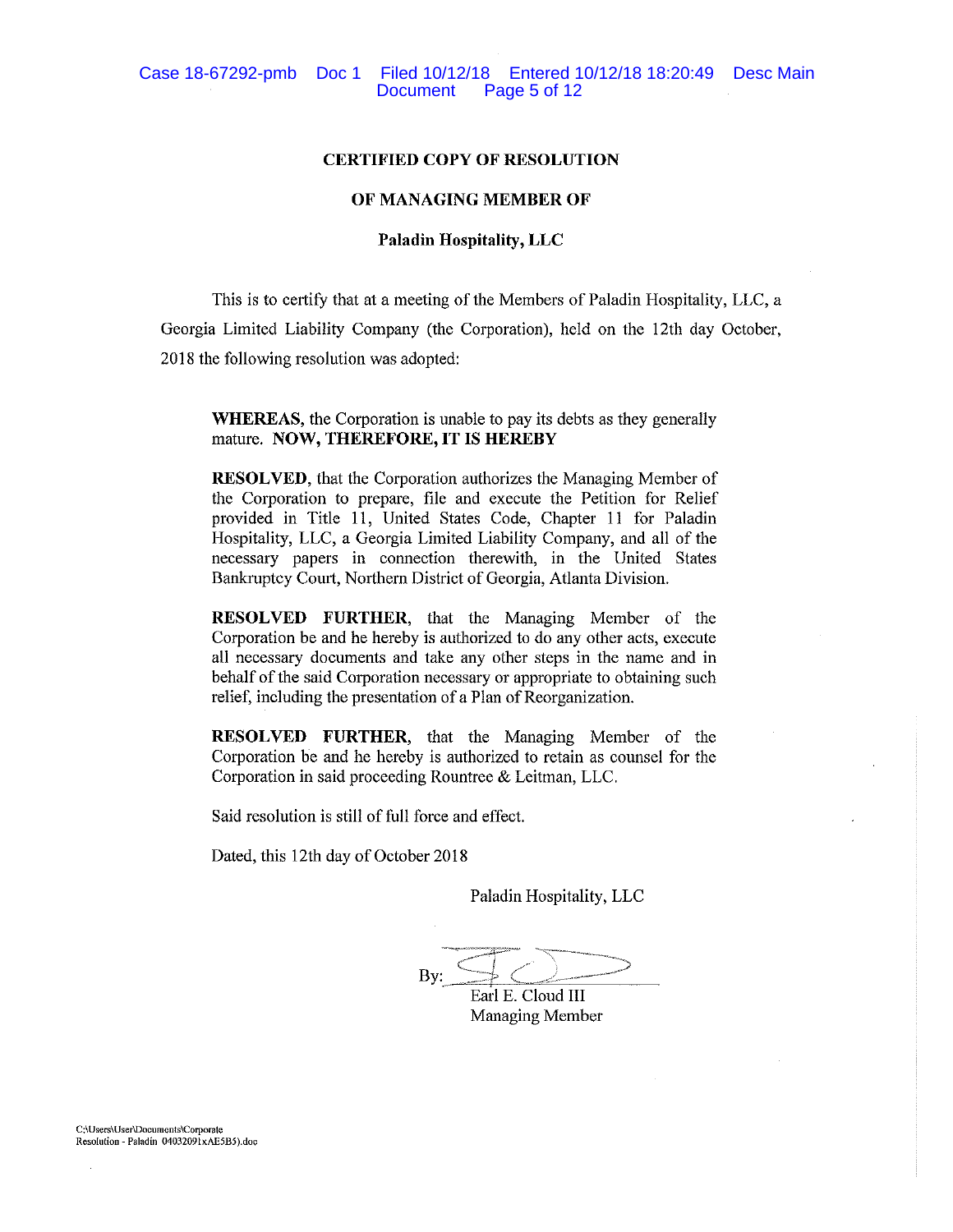Case 18-67292-pmb Doc 1 Filed 10/12/18 Entered 10/12/18 18:20:49 Desc Main Document Page 6 of 12

|                         | Fill in this information to identify the case: |                                               |  |
|-------------------------|------------------------------------------------|-----------------------------------------------|--|
|                         | Debtor name   Paladin Hospitality, LLC         |                                               |  |
|                         | United States Bankruptcy Court for the:        | <b>NORTHERN DISTRICT OF</b><br><b>GEORGIA</b> |  |
| Case number (if known): |                                                |                                               |  |

 $\Box$  Check if this is an

amended filing

# Official Form 204 **Chapter 11 or Chapter 9 Cases: List of Creditors Who Have the 20 Largest Unsecured Claims and Are Not Insiders 12/15**

**A list of creditors holding the 20 largest unsecured claims must be filed in a Chapter 11 or Chapter 9 case. Include claims which the debtor disputes. Do not include claims by any person or entity who is an insider, as defined in 11 U.S.C. § 101(31). Also, do not include claims by secured creditors, unless the unsecured claim resulting from inadequate collateral value places the creditor among the holders of the 20 largest unsecured claims.**

| Name of creditor and<br>complete mailing address,<br>including zip code | Name, telephone number<br>and email address of<br>creditor contact | Nature of claim<br>(for example, trade<br>debts, bank loans,<br>professional services, | Indicate if claim<br>is contingent,<br>unliquidated, or<br>disputed | <b>Amount of claim</b><br>If the claim is fully unsecured, fill in only unsecured claim amount. If<br>claim is partially secured, fill in total claim amount and deduction for<br>value of collateral or setoff to calculate unsecured claim. |                                                       |                 |
|-------------------------------------------------------------------------|--------------------------------------------------------------------|----------------------------------------------------------------------------------------|---------------------------------------------------------------------|-----------------------------------------------------------------------------------------------------------------------------------------------------------------------------------------------------------------------------------------------|-------------------------------------------------------|-----------------|
|                                                                         |                                                                    | and government<br>contracts)                                                           |                                                                     | Total claim, if<br>partially secured                                                                                                                                                                                                          | <b>Deduction for value</b><br>of collateral or setoff | Unsecured claim |
| <b>Acuity CFO, LLC</b>                                                  | <b>Debbie Sullian</b>                                              |                                                                                        |                                                                     |                                                                                                                                                                                                                                               |                                                       | \$8,325.00      |
| 3423 Piedmont                                                           |                                                                    |                                                                                        |                                                                     |                                                                                                                                                                                                                                               |                                                       |                 |
| Road, NE<br>Atlanta, GA 30305                                           | dsullivan@aculty.c<br>om                                           |                                                                                        |                                                                     |                                                                                                                                                                                                                                               |                                                       |                 |
| <b>American Express</b>                                                 |                                                                    |                                                                                        |                                                                     |                                                                                                                                                                                                                                               |                                                       | \$15,660.54     |
| <b>PO Box 1270</b>                                                      |                                                                    |                                                                                        |                                                                     |                                                                                                                                                                                                                                               |                                                       |                 |
| <b>Newark, NJ 07101</b>                                                 |                                                                    |                                                                                        |                                                                     |                                                                                                                                                                                                                                               |                                                       |                 |
| <b>American Express</b>                                                 |                                                                    |                                                                                        |                                                                     |                                                                                                                                                                                                                                               |                                                       | \$16,949.80     |
| <b>PO Box 1270</b>                                                      |                                                                    |                                                                                        |                                                                     |                                                                                                                                                                                                                                               |                                                       |                 |
| <b>Newark, NJ 07101</b>                                                 |                                                                    |                                                                                        |                                                                     |                                                                                                                                                                                                                                               |                                                       |                 |
| Ameripride<br>1081 Experiment Stn                                       | AR.Watkinsville1@                                                  |                                                                                        |                                                                     |                                                                                                                                                                                                                                               |                                                       | \$7,866.34      |
| <b>Rd</b>                                                               | ameripride.com                                                     |                                                                                        |                                                                     |                                                                                                                                                                                                                                               |                                                       |                 |
| Watkinsville, GA<br>30677                                               |                                                                    |                                                                                        |                                                                     |                                                                                                                                                                                                                                               |                                                       |                 |
| <b>BFS Capital</b>                                                      |                                                                    |                                                                                        |                                                                     | \$39,454.97                                                                                                                                                                                                                                   | \$0.00                                                | \$39,454.97     |
| 3301 N University                                                       |                                                                    |                                                                                        |                                                                     |                                                                                                                                                                                                                                               |                                                       |                 |
| <b>Drive</b>                                                            |                                                                    |                                                                                        |                                                                     |                                                                                                                                                                                                                                               |                                                       |                 |
| <b>Ste 300</b>                                                          |                                                                    |                                                                                        |                                                                     |                                                                                                                                                                                                                                               |                                                       |                 |
| Pompano Beach, FL<br>33065                                              |                                                                    |                                                                                        |                                                                     |                                                                                                                                                                                                                                               |                                                       |                 |
| <b>BIZFUND</b>                                                          |                                                                    |                                                                                        |                                                                     | \$133,643.96                                                                                                                                                                                                                                  | \$0.00                                                | \$133,643.96    |
| 762 N. Orange St.                                                       |                                                                    |                                                                                        |                                                                     |                                                                                                                                                                                                                                               |                                                       |                 |
| Suite 762                                                               |                                                                    |                                                                                        |                                                                     |                                                                                                                                                                                                                                               |                                                       |                 |
| <b>Wilmington, DE</b><br>19801                                          |                                                                    |                                                                                        |                                                                     |                                                                                                                                                                                                                                               |                                                       |                 |
| <b>BMI</b>                                                              |                                                                    |                                                                                        |                                                                     |                                                                                                                                                                                                                                               |                                                       | \$343.94        |
| PO BOX 630893                                                           |                                                                    |                                                                                        |                                                                     |                                                                                                                                                                                                                                               |                                                       |                 |
| <b>Watkinsville, GA</b>                                                 | 8884926264                                                         |                                                                                        |                                                                     |                                                                                                                                                                                                                                               |                                                       |                 |
| 30677                                                                   |                                                                    |                                                                                        |                                                                     |                                                                                                                                                                                                                                               |                                                       |                 |
| <b>Cofactor LLC</b>                                                     |                                                                    |                                                                                        |                                                                     | <b>Unknown</b>                                                                                                                                                                                                                                | \$0.00                                                | <b>Unknown</b>  |
| 2711 Centerville                                                        |                                                                    |                                                                                        |                                                                     |                                                                                                                                                                                                                                               |                                                       |                 |
| <b>Ste 400</b>                                                          |                                                                    |                                                                                        |                                                                     |                                                                                                                                                                                                                                               |                                                       |                 |
| Wilmington, DE<br>19808                                                 |                                                                    |                                                                                        |                                                                     |                                                                                                                                                                                                                                               |                                                       |                 |

Official form 204 Chapter 11 or Chapter 9 Cases: List of Creditors Who Have the 20 Largest Unsecured claims page 1

Software Copyright (c) 1996-2018 Best Case, LLC - www.bestcase.com **Best Case Bankruptcy** Best Case Bankruptcy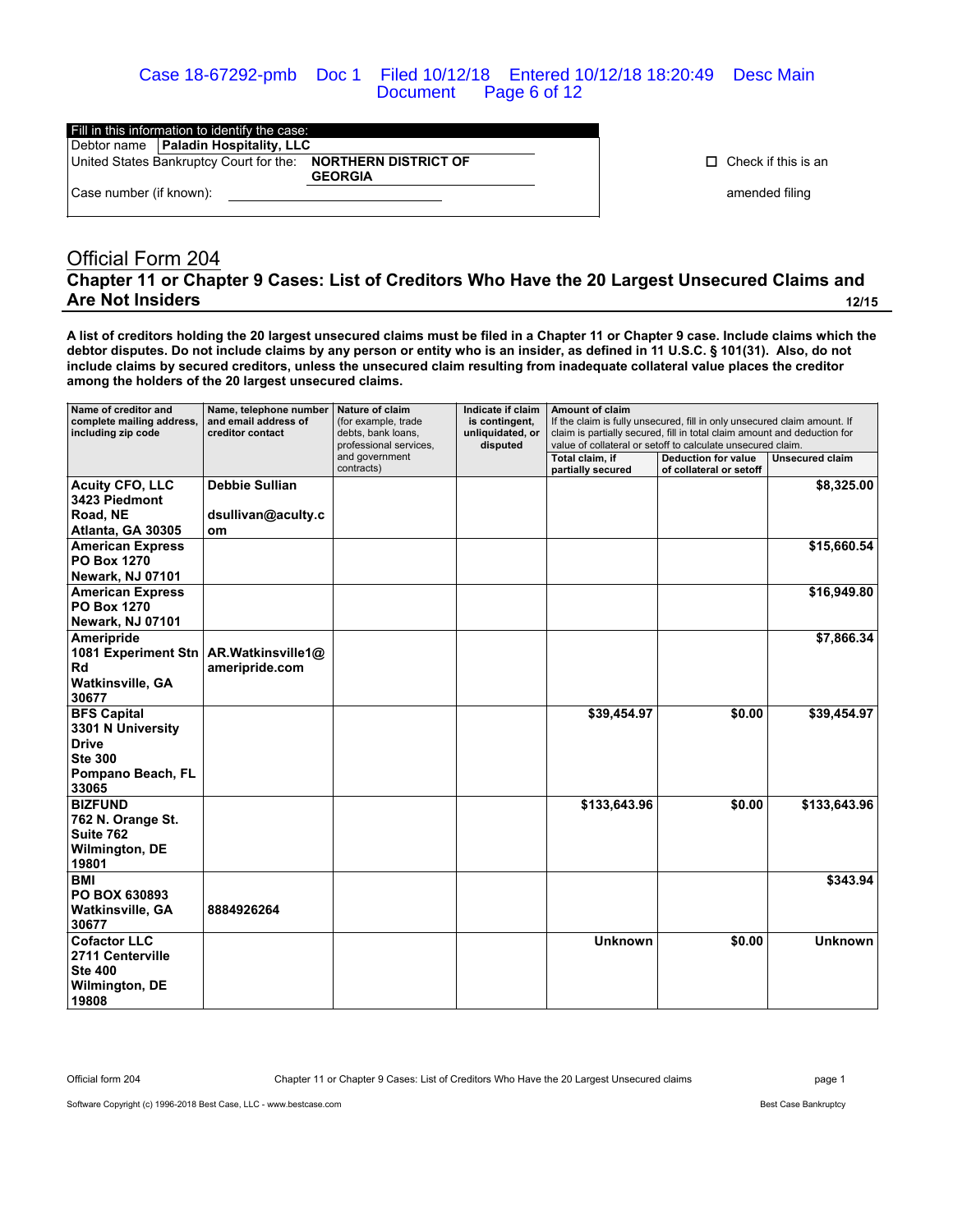#### Case 18-67292-pmb Doc 1 Filed 10/12/18 Entered 10/12/18 18:20:49 Desc Main Document Page 7 of 12

# Debtor **Paladin Hospitality, LLC** Case number *(if known)*

Name

| Name of creditor and<br>complete mailing address,<br>including zip code                                                  | Name, telephone number<br>and email address of<br>creditor contact | Nature of claim<br>(for example, trade<br>debts, bank loans,<br>professional services, | Indicate if claim<br>is contingent,<br>unliquidated, or<br>disputed | Amount of claim<br>If the claim is fully unsecured, fill in only unsecured claim amount. If<br>claim is partially secured, fill in total claim amount and deduction for<br>value of collateral or setoff to calculate unsecured claim. |                                                       |                        |  |
|--------------------------------------------------------------------------------------------------------------------------|--------------------------------------------------------------------|----------------------------------------------------------------------------------------|---------------------------------------------------------------------|----------------------------------------------------------------------------------------------------------------------------------------------------------------------------------------------------------------------------------------|-------------------------------------------------------|------------------------|--|
|                                                                                                                          |                                                                    |                                                                                        |                                                                     | Total claim, if<br>partially secured                                                                                                                                                                                                   | <b>Deduction for value</b><br>of collateral or setoff | <b>Unsecured claim</b> |  |
| <b>Corporation Service</b><br>Company<br>801 Adlai Stevenson<br>Dr.<br>Springfield, IL 62703                             |                                                                    |                                                                                        |                                                                     |                                                                                                                                                                                                                                        |                                                       | \$0.00                 |  |
| <b>Creadibility Capital</b><br>419 Park Ave South<br>8th Floor<br>New York, NY 10016                                     |                                                                    |                                                                                        |                                                                     | \$133,845.71                                                                                                                                                                                                                           | \$0.00                                                | \$133,845.71           |  |
| <b>Georgia Department</b><br>of Revenue<br>1800 Centrury<br><b>Center Blvd</b><br><b>Suite 9100</b><br>Atlanta, GA 30345 | ronald.nurgess@d<br>or.ga.gov                                      |                                                                                        |                                                                     |                                                                                                                                                                                                                                        |                                                       | \$38,087.66            |  |
| <b>Georgia Power</b><br>241 Ralph McGill<br><b>Blvd NE</b><br>Atlanta, GA 30308                                          | 404 417-4219                                                       |                                                                                        |                                                                     |                                                                                                                                                                                                                                        |                                                       | \$1,823.57             |  |
| <b>Global Financial and</b><br><b>Leasing S</b><br>6263 N. Scottsdale<br>Rd.<br><b>Ste 222</b><br>Scottsdale, AZ         |                                                                    |                                                                                        |                                                                     | <b>Unknown</b>                                                                                                                                                                                                                         | \$0.00                                                | <b>Unknown</b>         |  |
| 85250<br><b>GTR Source</b><br>111 John Street<br><b>Suite 1210</b><br>New York, NY 10038                                 |                                                                    |                                                                                        |                                                                     | \$277,800.00                                                                                                                                                                                                                           | \$0.00                                                | \$277,800.00           |  |
| <b>On Deck Capital</b><br>155 E 56th St.<br>New York, NY 10022                                                           |                                                                    |                                                                                        |                                                                     | \$112,958.12                                                                                                                                                                                                                           | \$0.00                                                | \$112,958.12           |  |
| <b>On Deck Capital</b><br>155 E 56th St.<br>New York, NY 10022                                                           |                                                                    |                                                                                        |                                                                     | \$5,911.98                                                                                                                                                                                                                             | \$0.00                                                | \$5,911.98             |  |
| Paycor<br>3525 Piedmont Rd.<br><b>NE</b><br>5 Piedmont Center,<br><b>Ste 520</b><br>Atlanta, GA 30305                    | jhueneman@payco<br>r.com                                           |                                                                                        |                                                                     |                                                                                                                                                                                                                                        |                                                       | \$53,455.13            |  |
| Paycor<br>3525 Piedmont Rd.<br>NE<br>5 Piedmont Center,<br><b>Ste 520</b><br>Atlanta, GA 30305                           | jhueneman@payco<br>r.com<br>770-644-0800                           |                                                                                        |                                                                     |                                                                                                                                                                                                                                        |                                                       | \$23,878.92            |  |
| <b>Rohrig Investments,</b><br>LP<br>340 East Paces<br>Ferry<br>Atlanta, GA 30305                                         | ndowdle@cartelgr<br>oup.com                                        |                                                                                        |                                                                     |                                                                                                                                                                                                                                        |                                                       | \$51,519.03            |  |

Official form 204 Chapter 11 or Chapter 9 Cases: List of Creditors Who Have the 20 Largest Unsecured claims page 2

Software Copyright (c) 1996-2018 Best Case, LLC - www.bestcase.com **Best Case Bankruptcy** Best Case Bankruptcy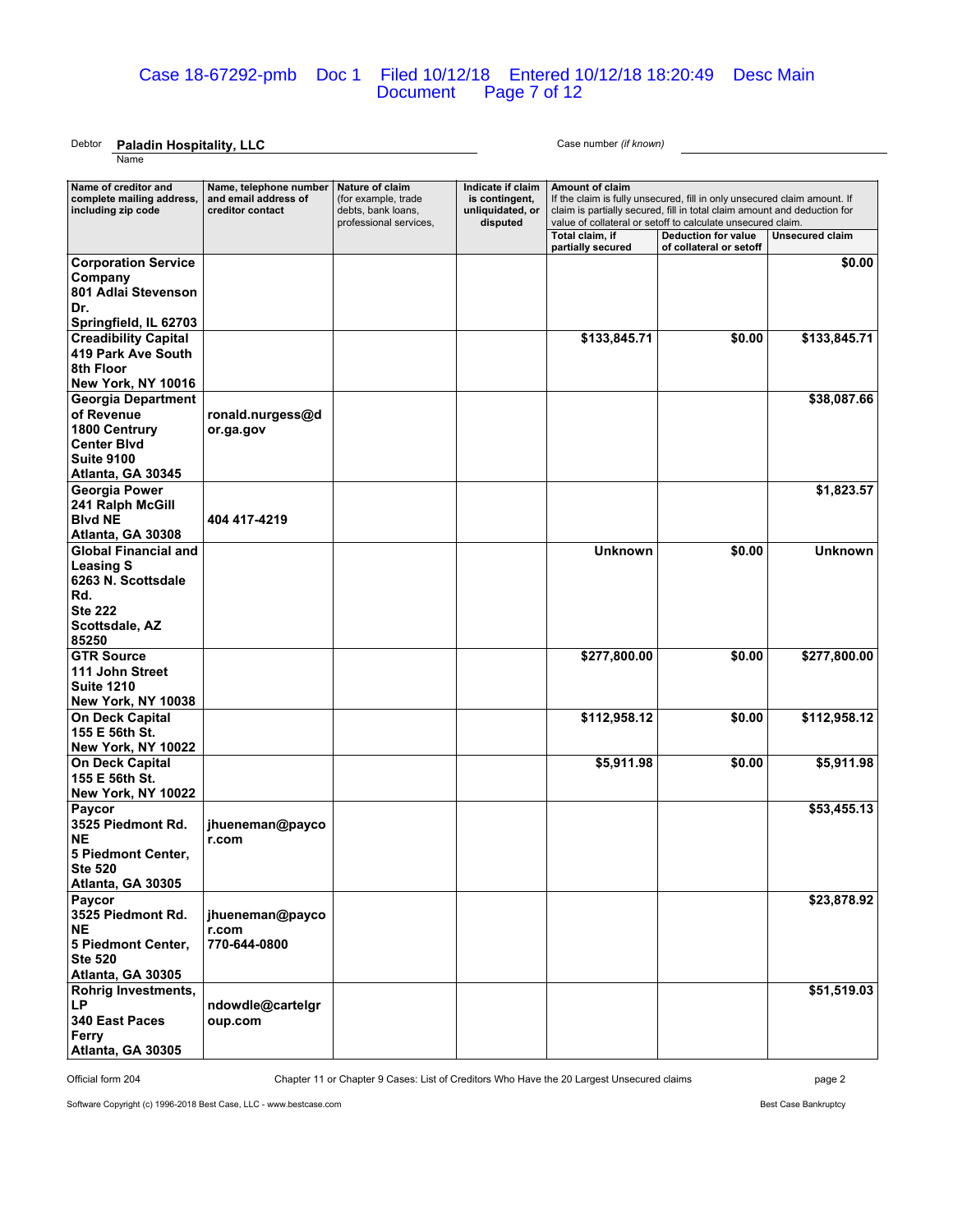### Case 18-67292-pmb Doc 1 Filed 10/12/18 Entered 10/12/18 18:20:49 Desc Main Document Page 8 of 12

#### Debtor **Paladin Hospitality, LLC** Case number *(if known)* Name

| Name of creditor and<br>complete mailing address,<br>including zip code        | Name, telephone number<br>and email address of<br>creditor contact | Nature of claim<br>(for example, trade<br>debts, bank loans,<br>professional services. | Indicate if claim<br>is contingent.<br>unliquidated, or<br>disputed | Amount of claim<br>If the claim is fully unsecured, fill in only unsecured claim amount. If<br>claim is partially secured, fill in total claim amount and deduction for<br>value of collateral or setoff to calculate unsecured claim.<br>Unsecured claim<br>Total claim, if<br>Deduction for value<br>partially secured<br>of collateral or setoff |             |             |
|--------------------------------------------------------------------------------|--------------------------------------------------------------------|----------------------------------------------------------------------------------------|---------------------------------------------------------------------|-----------------------------------------------------------------------------------------------------------------------------------------------------------------------------------------------------------------------------------------------------------------------------------------------------------------------------------------------------|-------------|-------------|
| Vend Lease<br>8100 Sandpiper<br>Circle<br>Suite 300<br>Nottingham, MD<br>21236 |                                                                    | <b>Equipment and</b><br>furniture                                                      |                                                                     | \$30,156.37                                                                                                                                                                                                                                                                                                                                         | \$15,000.00 | \$15,156.37 |

Official form 204 Chapter 11 or Chapter 9 Cases: List of Creditors Who Have the 20 Largest Unsecured claims page 3

Software Copyright (c) 1996-2018 Best Case, LLC - www.bestcase.com Best Case Bankruptcy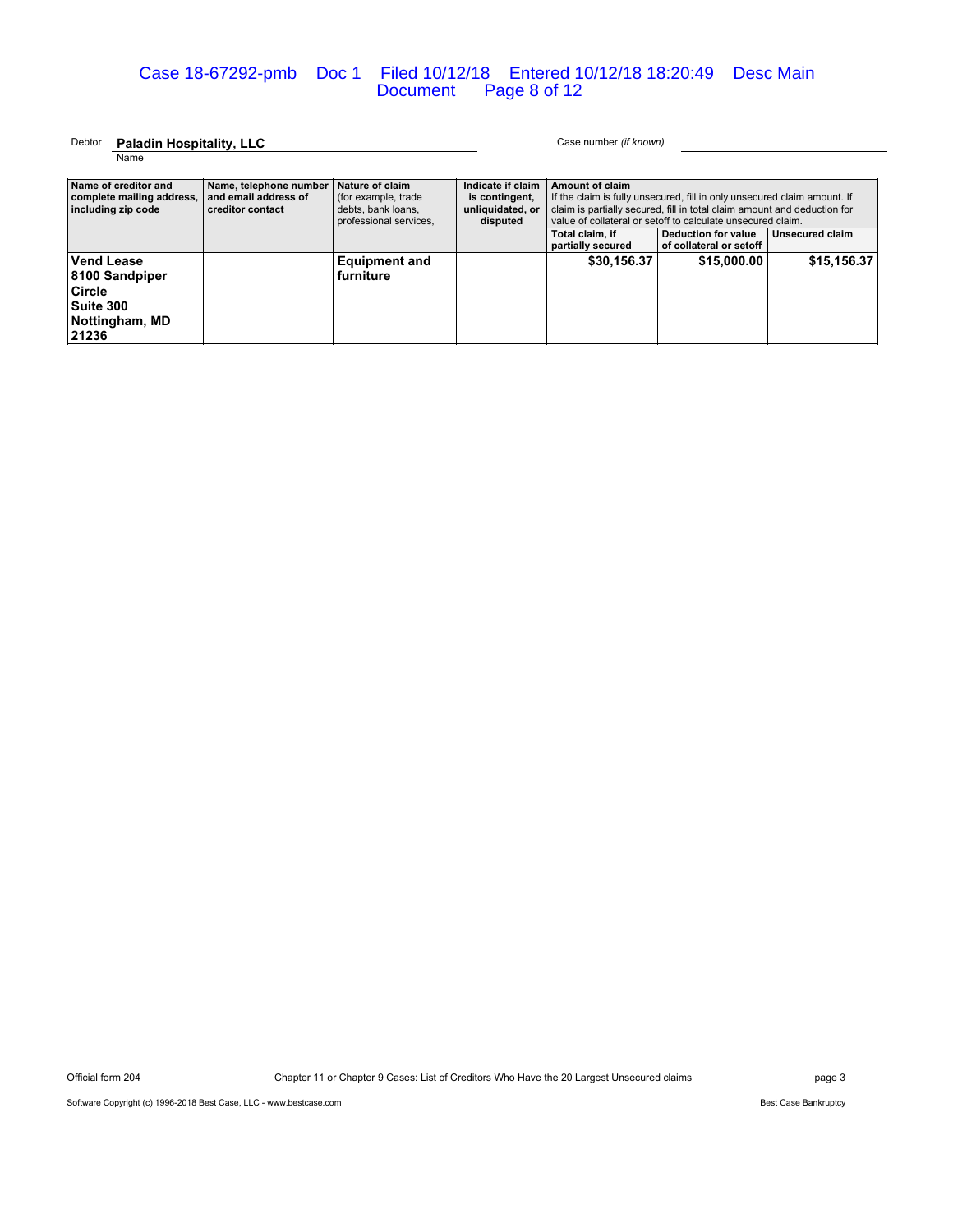### Case 18-67292-pmb Doc 1 Filed 10/12/18 Entered 10/12/18 18:20:49 Desc Main Page 9 of 12

## **United States Bankruptcy Court Northern District of Georgia**

In re **Paladin Hospitality, LLC** Case No. 2008 Case No.

Debtor(s) Chapter **11** 

# **VERIFICATION OF CREDITOR MATRIX**

I, the Owner of the corporation named as the debtor in this case, hereby verify that the attached list of creditors is true and correct to

the best of my knowledge.

Date: **October 12, 2018** */s/ Earl E. Cloud, III* 

**Earl E. Cloud, III**/**Owner** Signer/Title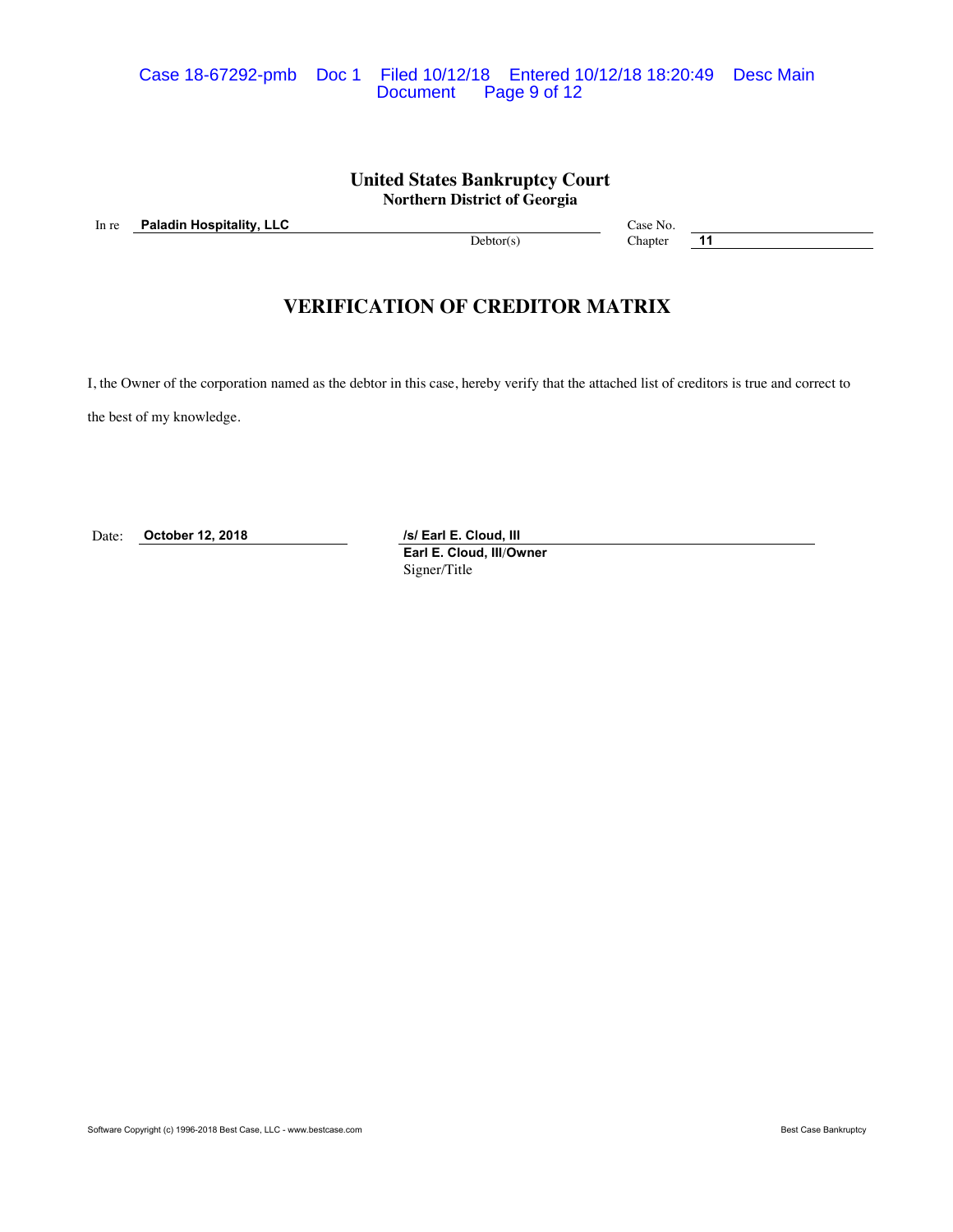### Case 18-67292-pmb Doc 1 Filed 10/12/18 Entered 10/12/18 18:20:49 Desc Main Document Page 10 of 12

Acuity CFO, LLC 3423 Piedmont Road, NE Atlanta, GA 30305

American Express PO Box 1270 Newark, NJ 07101

 $\mathcal{L}$ 

Ameripride 1081 Experiment Stn Rd Watkinsville, GA 30677

BFS Capital 3301 N University Drive Ste 300 Pompano Beach, FL 33065

BIZFUND 762 N. Orange St. Suite 762 Wilmington, DE 19801

BMI PO BOX 630893 Watkinsville, GA 30677

Cofactor LLC 2711 Centerville Ste 400 Wilmington, DE 19808

Corporation Service Company 801 Adlai Stevenson Dr. Springfield, IL 62703

Creadibility Capital 419 Park Ave South 8th Floor New York, NY 10016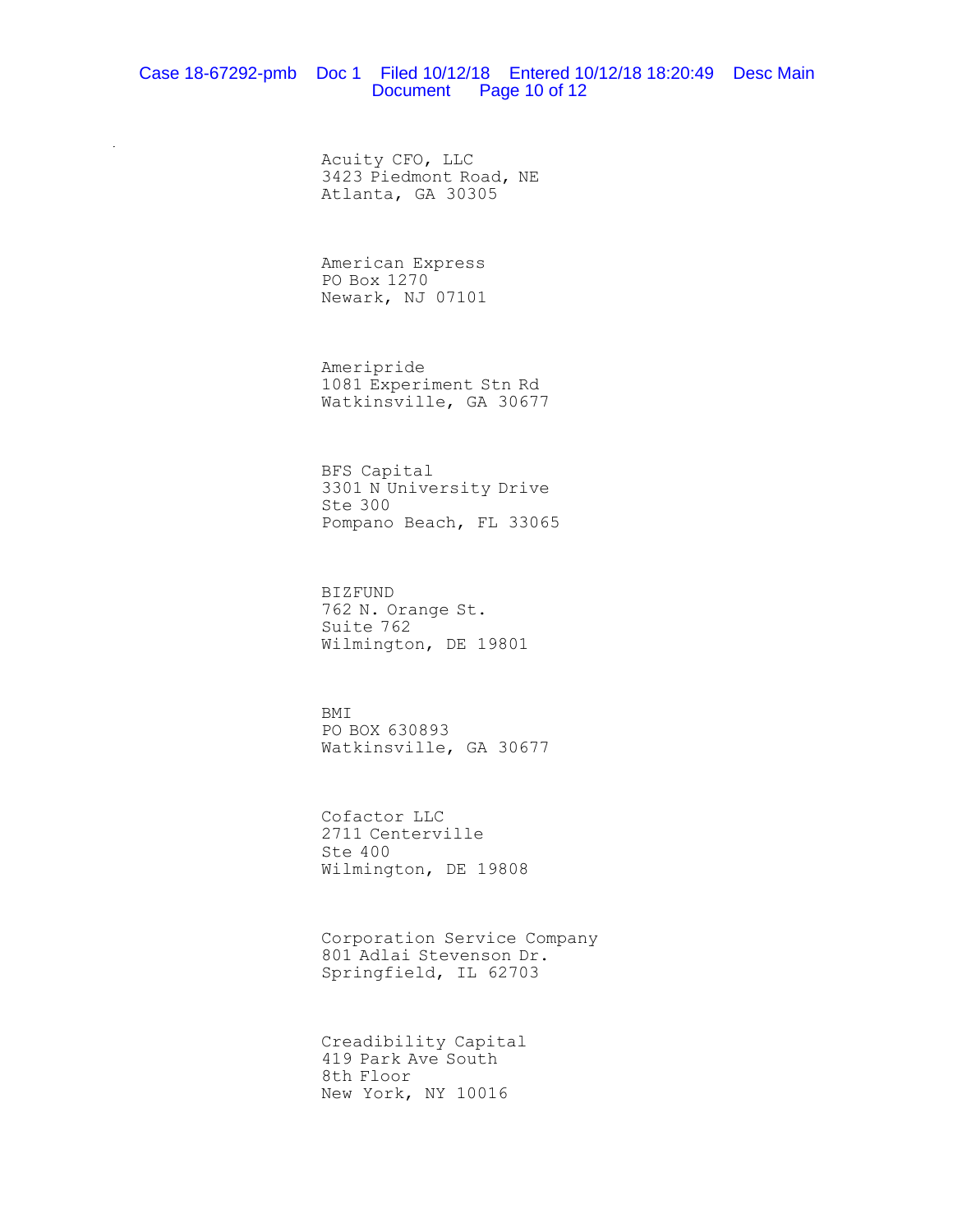#### Case 18-67292-pmb Doc 1 Filed 10/12/18 Entered 10/12/18 18:20:49 Desc Main Document Page 11 of 12

Georgia Department of Labor 148 Andew Young Int'l Blvd. NE Atlanta, GA 30303

Georgia Department of Revenue 1800 Centrury Center Blvd Suite 9100 Atlanta, GA 30345

Georgia Power 241 Ralph McGill Blvd NE Atlanta, GA 30308

Global Financial and Leasing S 6263 N. Scottsdale Rd. Ste 222 Scottsdale, AZ 85250

GTR Source 111 John Street Suite 1210 New York, NY 10038

Internal Revenue Service PO Box 7346 Philadelphia, PA 19101

On Deck Capital 155 E 56th St. New York, NY 10022

Paycor 3525 Piedmont Rd. NE 5 Piedmont Center, Ste 520 Atlanta, GA 30305